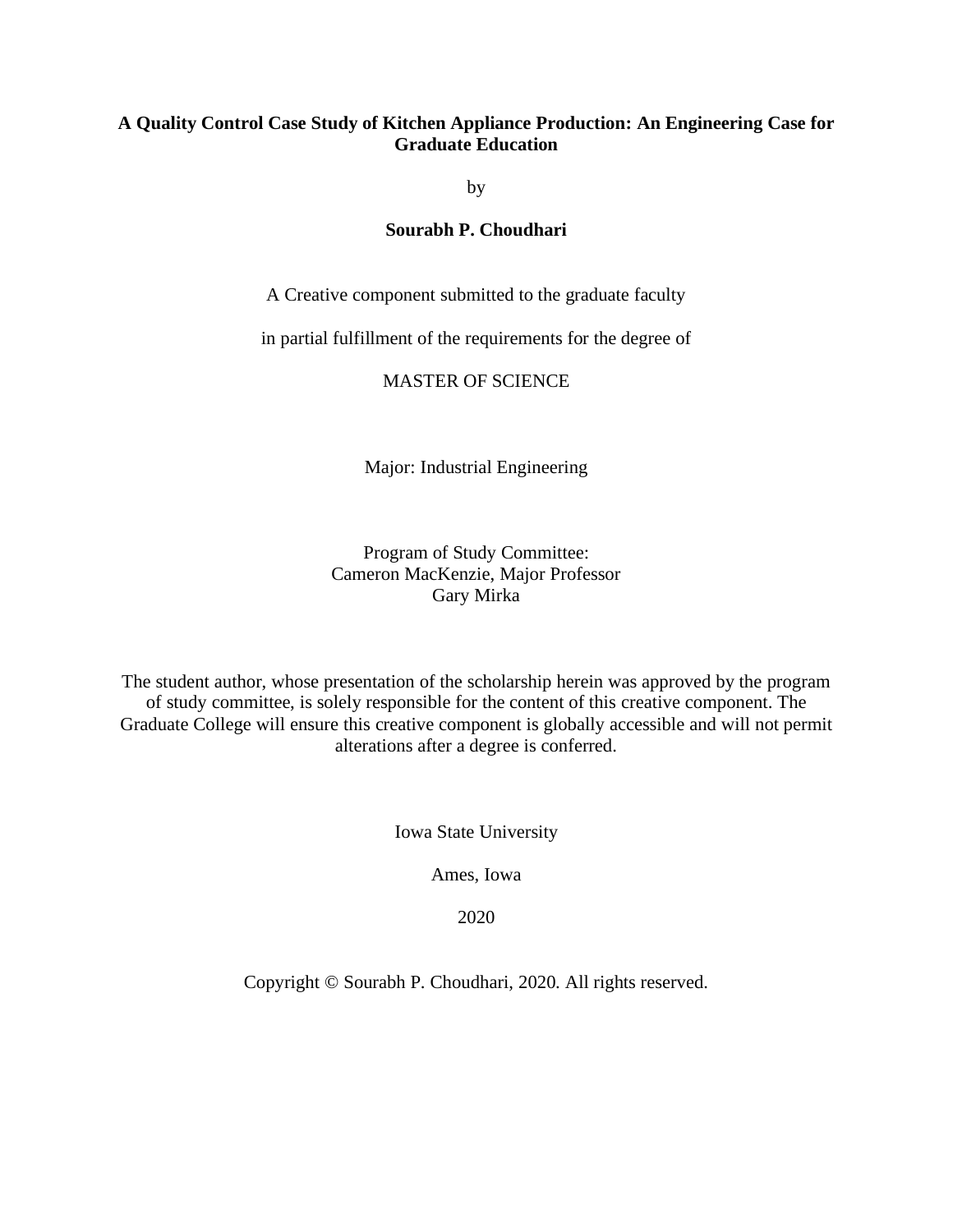## **DEDICATION**

I dedicate this creative component to my parents Mrs. Vaishali and Mr. Prakash Choudhari, and my brother Mr. Chetan Choudhari for their unconditional love and support.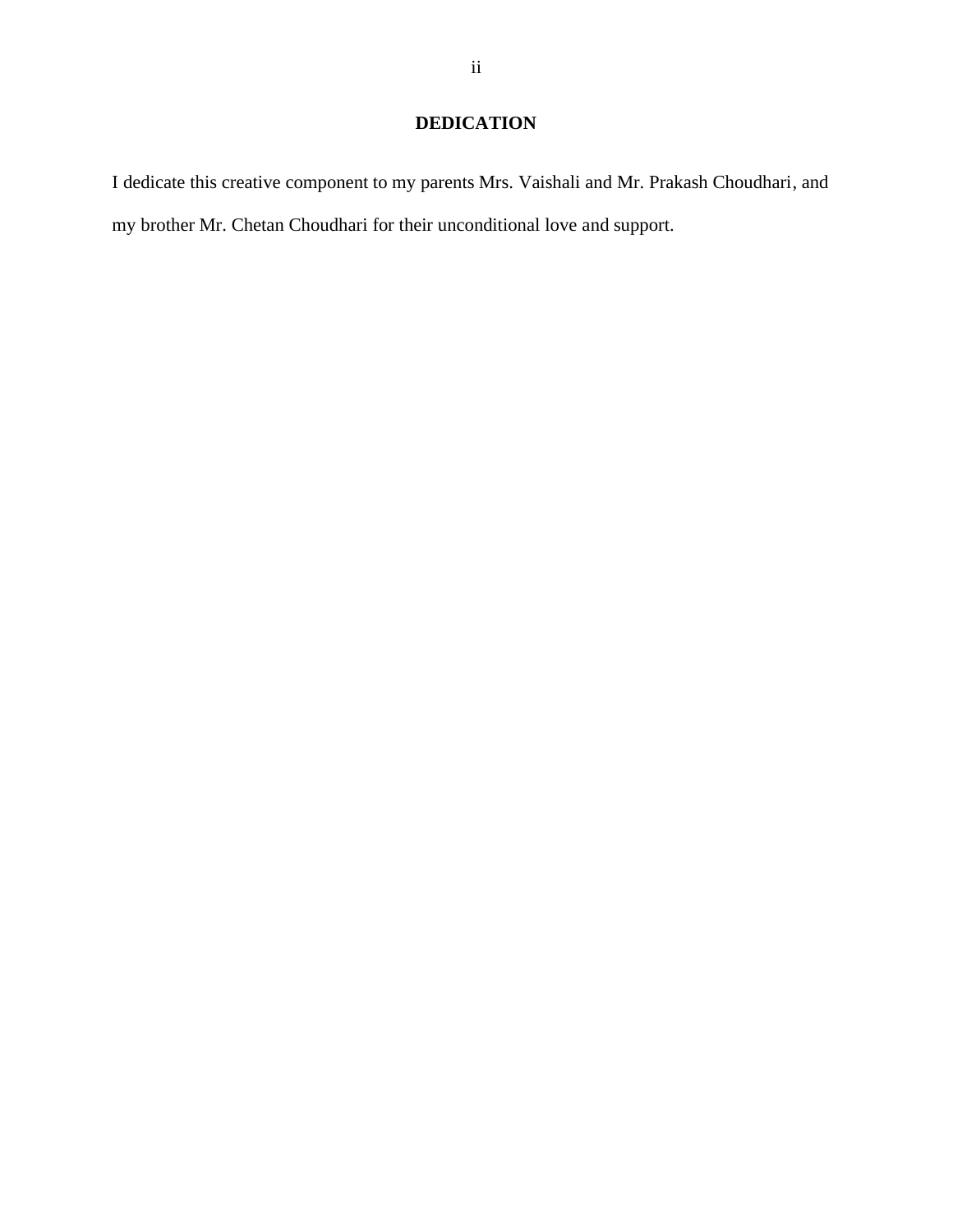# **TABLE OF CONTENTS**

| 2.1 |  |
|-----|--|
| 2.2 |  |
| 2.3 |  |
| 2.4 |  |
| 2.5 |  |
|     |  |
|     |  |
|     |  |
|     |  |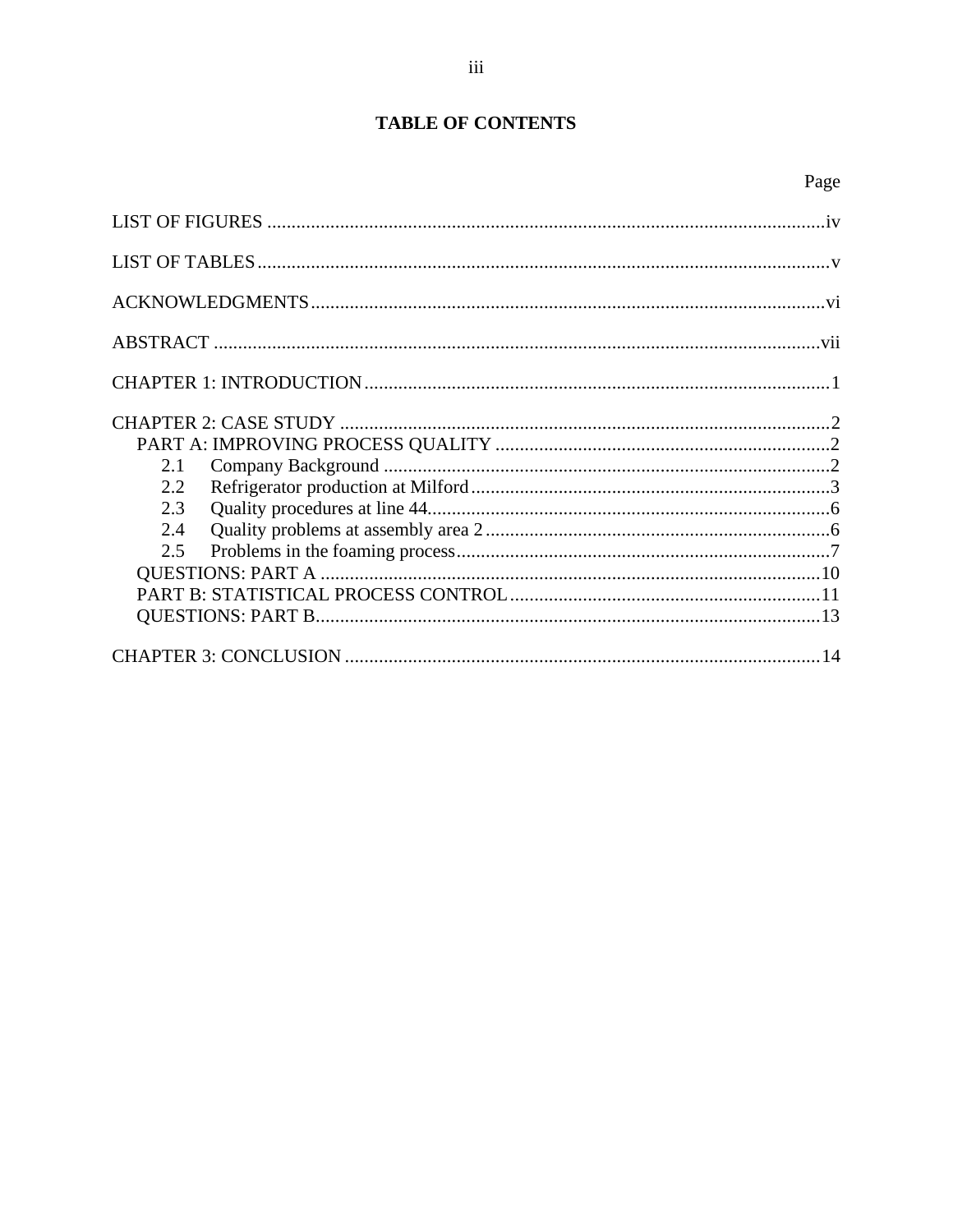<span id="page-3-0"></span>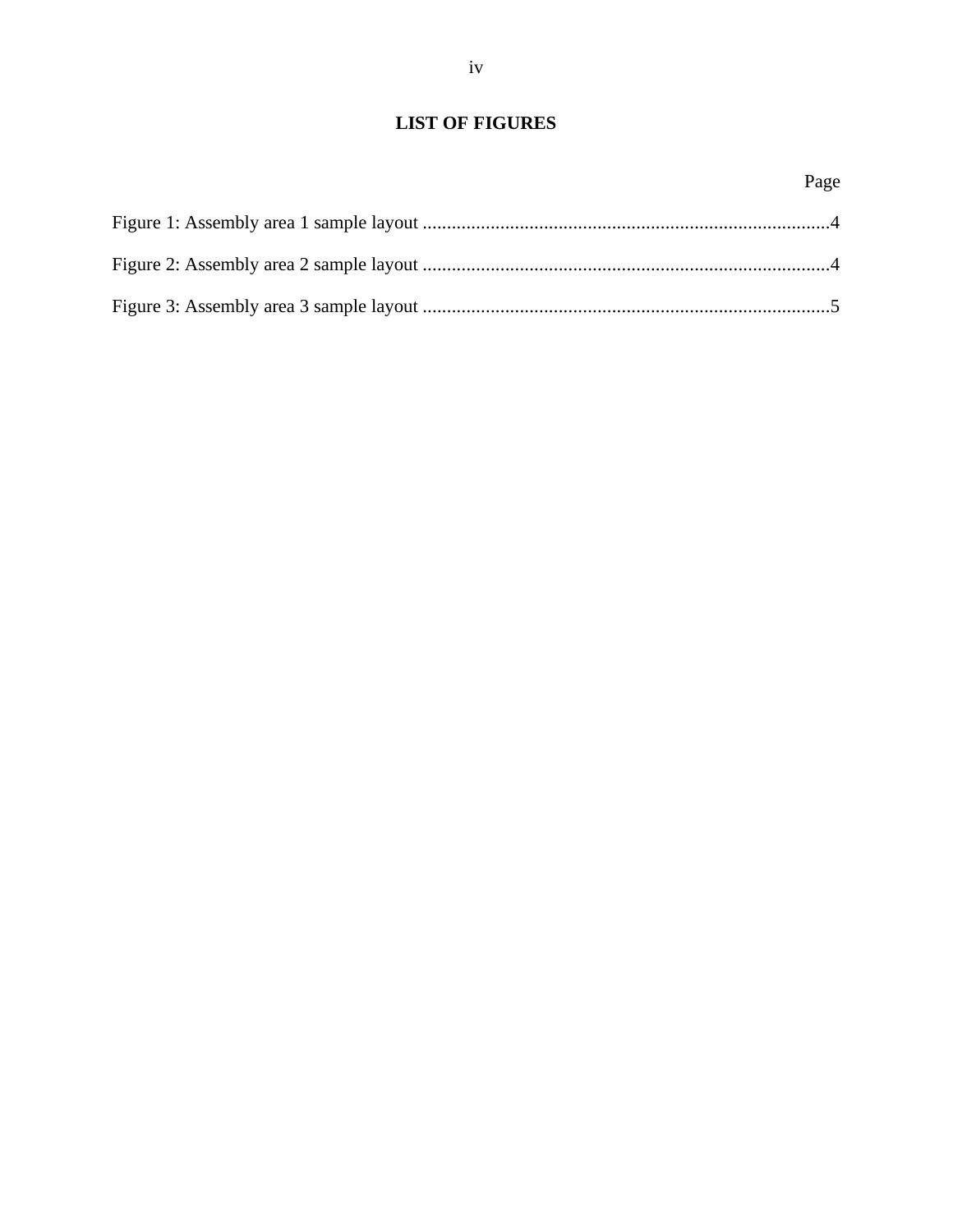## <span id="page-4-0"></span>**LIST OF TABLES**

|                                                                                  | Page |
|----------------------------------------------------------------------------------|------|
| Table 1: Calibration settings required for each model during the foaming process |      |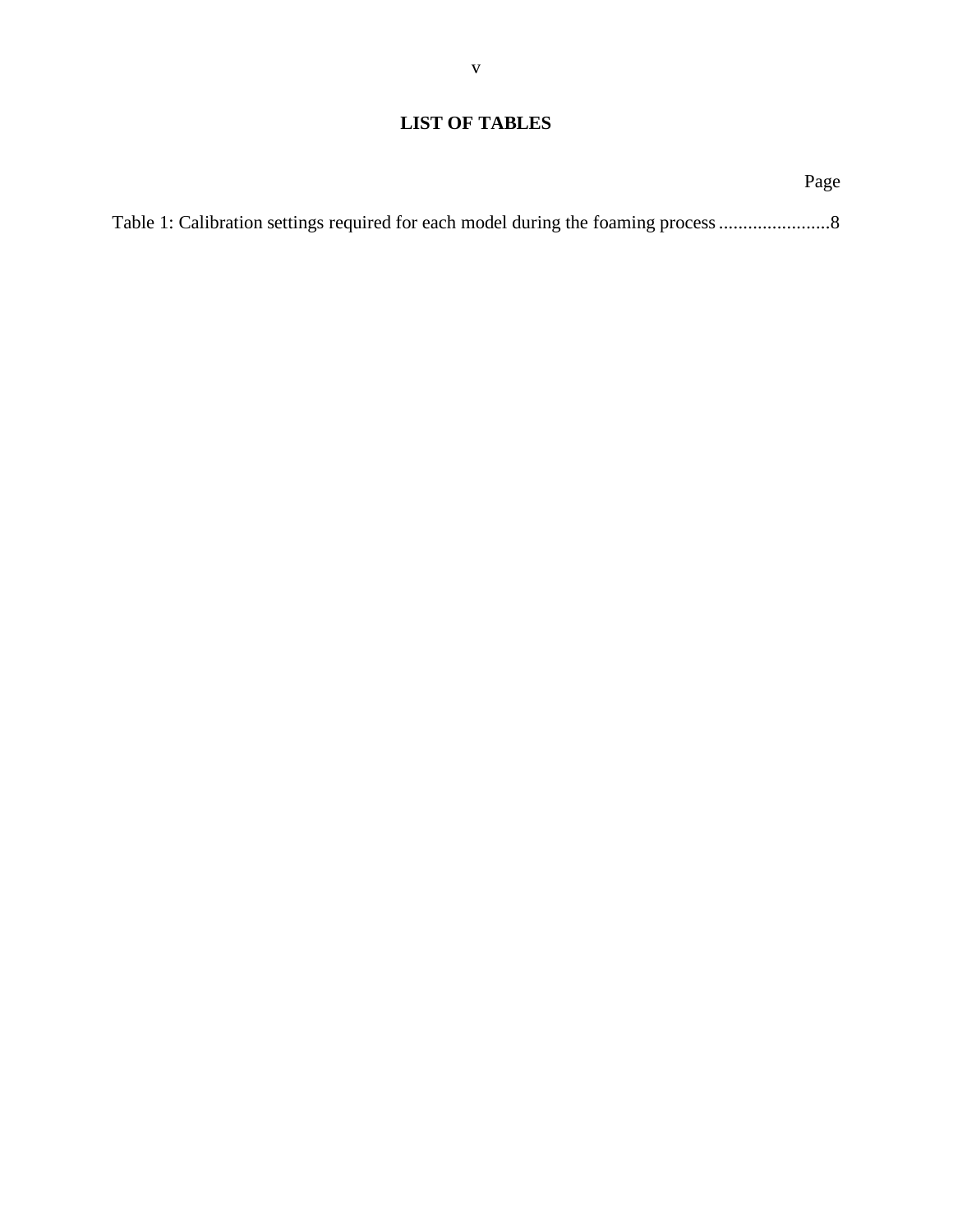## **ACKNOWLEDGMENTS**

<span id="page-5-0"></span>I would like to thank Dr. Cameron MacKenzie for his guidance, patience, and support throughout the research and the writing of this creative component. His insights and guidance guided me towards completing my research.

I would also like to thank my committee member and Director of Graduate Education of Industrial Engineering, Dr. Gary Mirka, for his support and encouragement towards my research.

I would also like to thank my friends, colleagues, department faculty, and staff for making my time at Iowa State University a wonderful experience.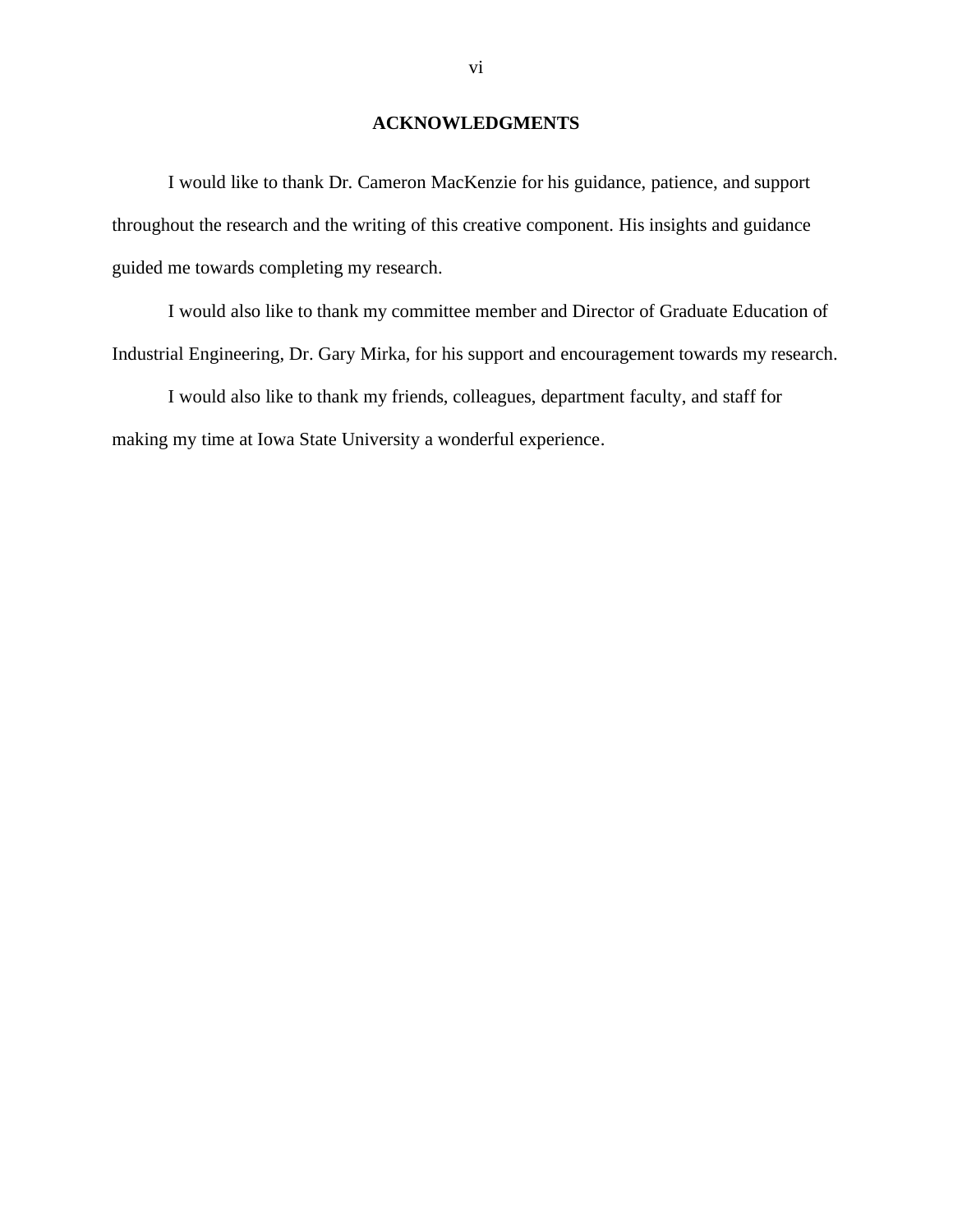#### **ABSTRACT**

<span id="page-6-0"></span>This case study presents CoolKast, a leading household appliance company, which focuses on problems in the assembly line of new refrigerators. The refrigerator plant keeps a record of all the quality problems reported within the organization and its customers.

Part A of the case study concentrates on current issues that involve a lack of attention to quality, inadequate production planning, and a failure to communicate and engage with employees. Quality procedures for past products and new products on the line are discussed in detail. There are concerns regarding the cost and improving the quality of the production processes. The quality control, process, and maintenance teams should address the underlying problems in the assembly and manufacturing of the refrigerators, especially with respect to the process of inserting foam into the refrigerators.

Part B of the case study presents data on the foaming process for the refrigerators in order to identify areas and evaluate root causes in the foaming process for these refrigerators.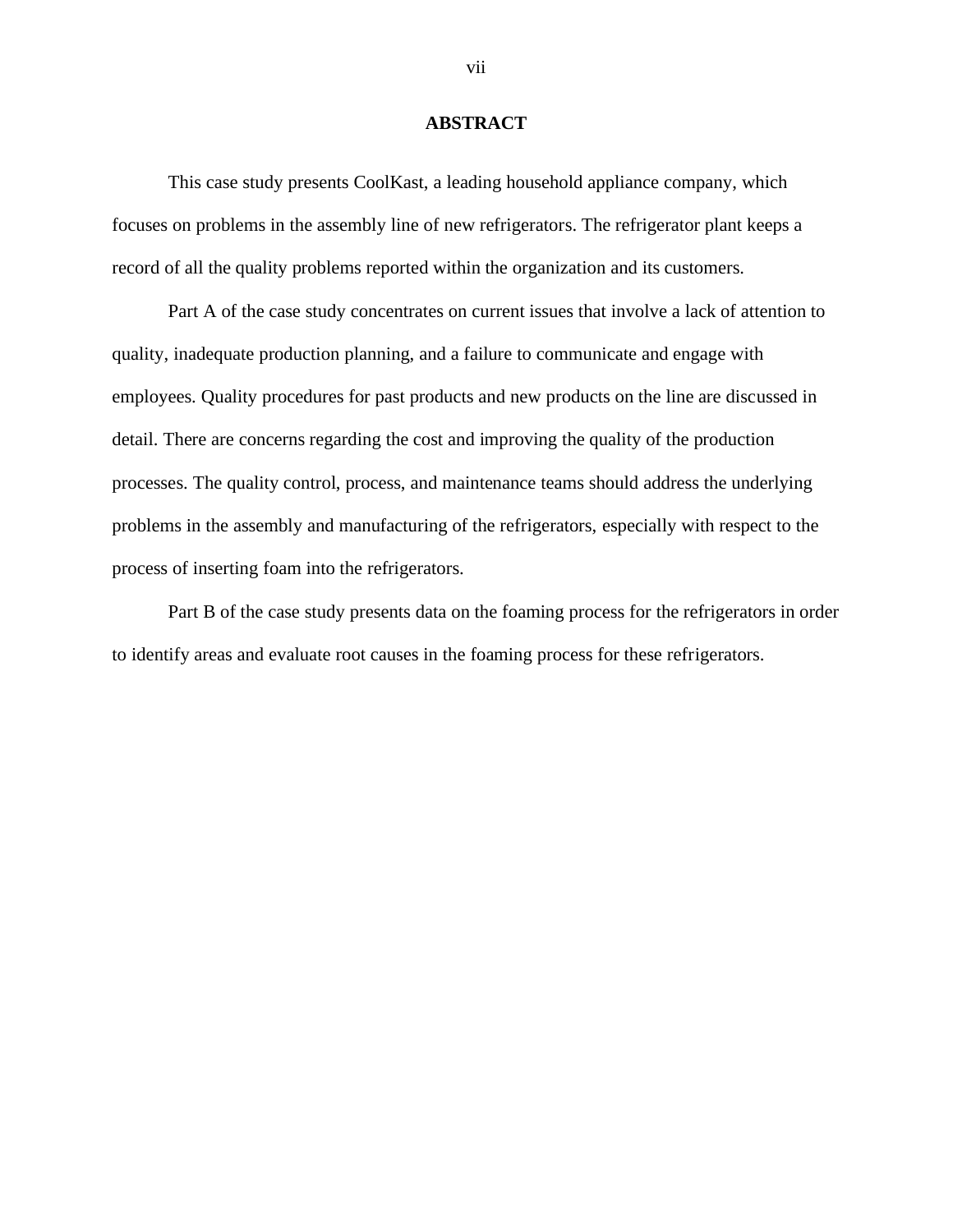#### **CHAPTER 1: INTRODUCTION**

<span id="page-7-0"></span>Statistical process control (SPC) can be applied to a vast number of applications in health care, manufacturing, and in other fields and industries where data is generated or material is produced without any kind of interruption. It is used to control the conditions ensuring better quality and efficient system. The greatest obstacle in the use of SPC is the lack of training. Many organizations tend to rely on inspection-based quality procedures in place of process control procedures, which affect the quality of the products in the long run.

This case is about CoolKast, a major household appliance company that introduced a range of new refrigerators running on assembly line 44 at the Milford facility. The case study is a two-part case focusing on qualitative and quantitative aspects of production processes, useful in quality control.

The case study is designed for the IE-561 Total Quality Management course and is an application of statistical process control analysis. My engineering co-op experience helped me set up the problem statement for the case study. Based on some real and hypothetical situations, the case study describes the problems some manufacturing organizations face from management level to employee level and their impact on product quality. It incorporates management level decisions, quality control procedures at the production facility, and the impact of choosing alternatives. It also demonstrates how some of Dr. Edwards Deming's lessons about quality could help to make decisions and resolve problems in this case.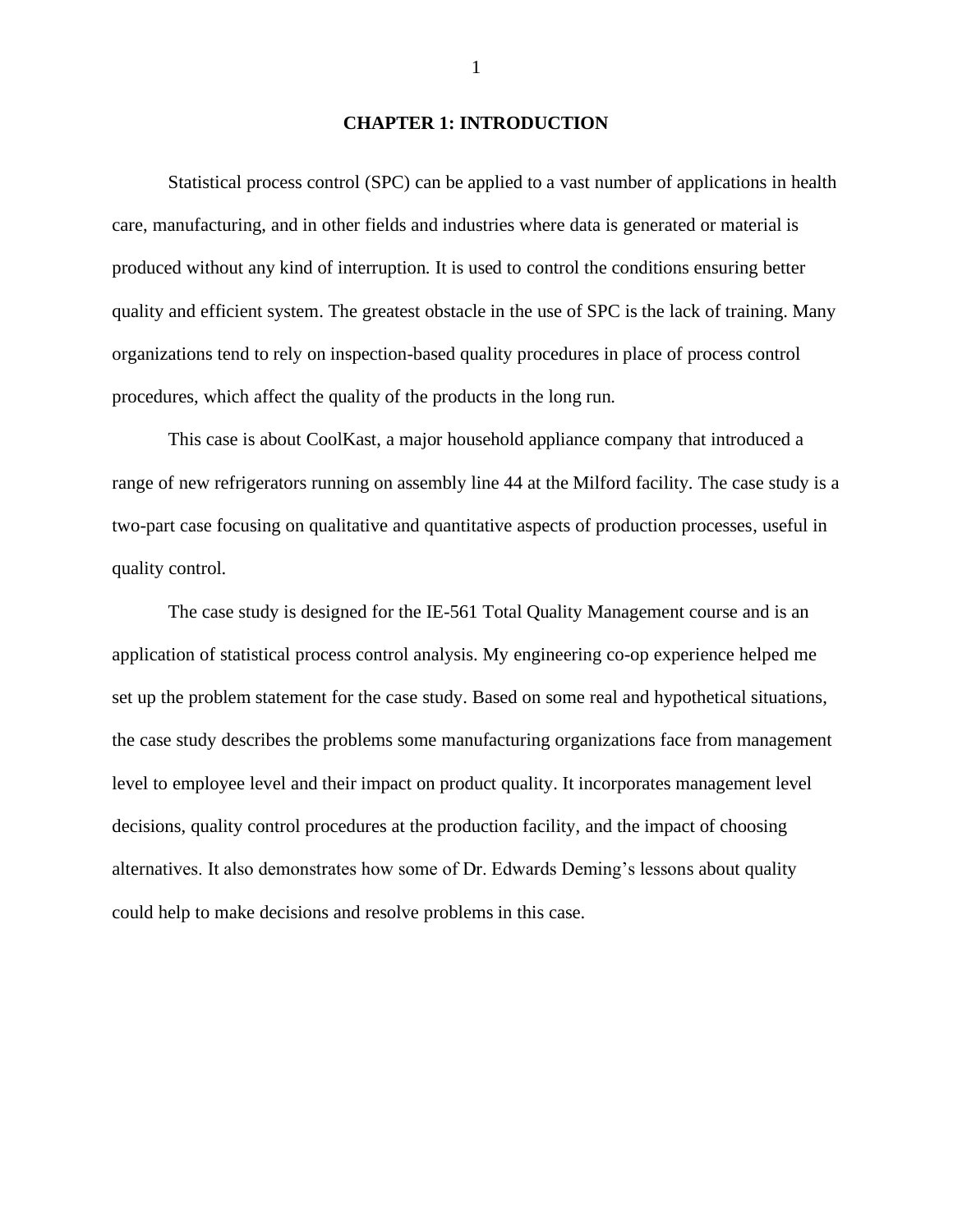#### **CHAPTER 2: CASE STUDY**

#### **PART A: IMPROVING PROCESS QUALITY**

#### <span id="page-8-2"></span><span id="page-8-1"></span><span id="page-8-0"></span>**2.1 Company Background**

CoolKast, a Fortune 500 company with annual revenue of \$10 billion, has been the world's leading household appliance company for several decades and had recently focused on expanding its business through the North America region. CoolKast's products include cooktops, dishwashers, microwaves, refrigerators, water coolers, washing machines, and dryers. Two decades ago, the company acquired KitchenWire based in Milford city and began producing refrigerators that revolutionized the kitchen appliance industry. The refrigerator division at Milford accounts for approximately 40% of the company's revenue.

Last year CoolKast recorded a decline in sales of 5% in North America, much of it due to declining sales in the company's refrigerator division. CoolKast executives are exploring what the Milford plant can do better to turn sales around in its refrigerator division. Successful leadership and management of the quality department for an organization involve a communication network that extends to the organization, its customers, and the suppliers. The Milford plant keeps a record of all the quality problems reported within the organization and from the customers. Customers are complaining about improper cooling, refrigerator cabinets heating, and high energy consumption. Organization-based problems seem to involve a lack of attention to quality, inadequate production planning, and a failure to communicate and engage with employees. Management needs to determine the root causes of quality problems in refrigerators produced by the Milford plant so that production schedules can return to what they were before the slowdown.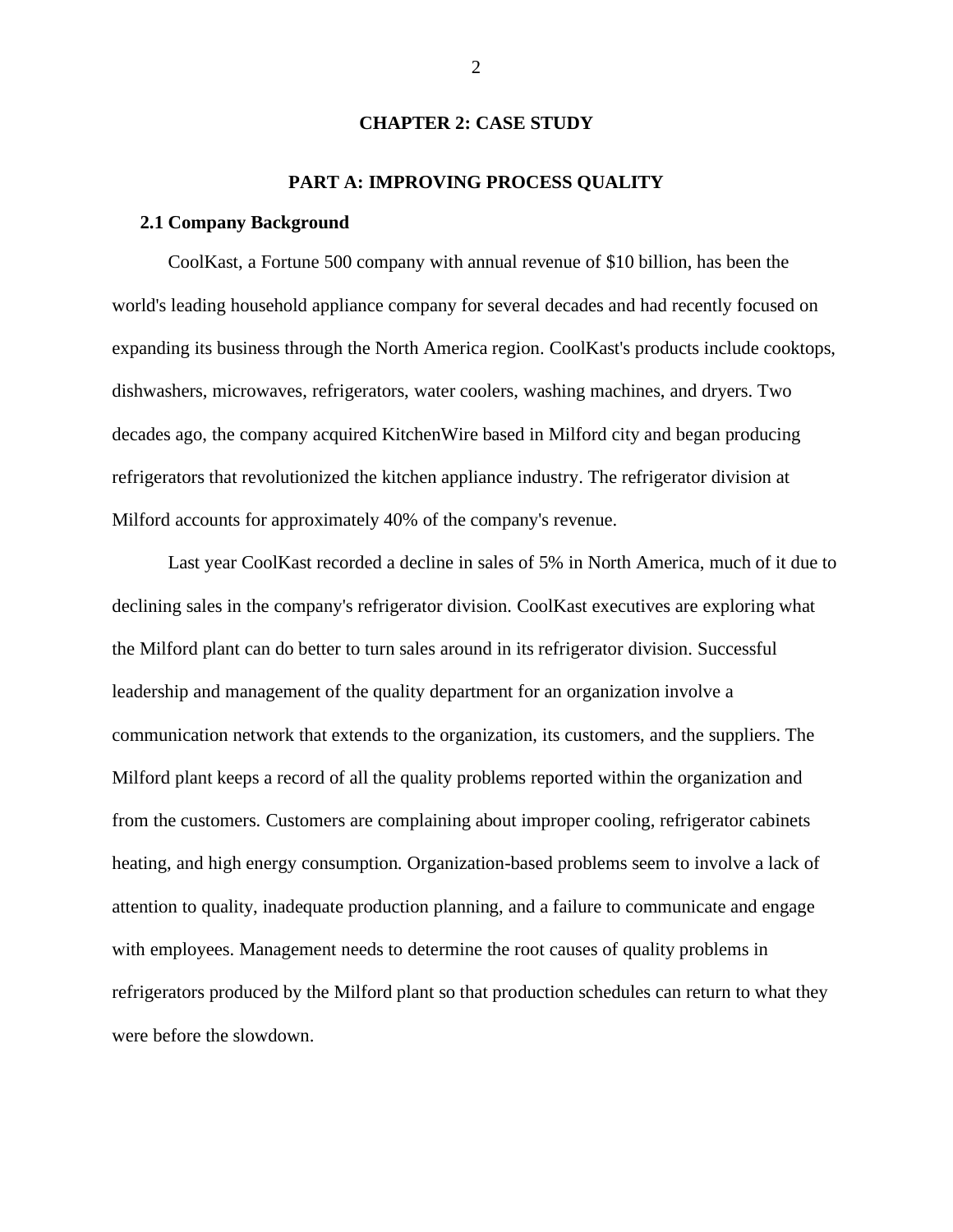#### <span id="page-9-0"></span>**2.2 Refrigerator production at Milford**

The refrigerator production unit at Milford is divided into two sections: fabrication and assembly. In the fabrication section, a thin metallic sheet is cut and bent into the desired shape. The cabinet is sent to the assembly line area to install components like LEDs, plastic liners, shelves, electrical circuits, copper coils, compressor and condenser coils, and doors. The assembly section is divided into three areas. Each assembly area performs different tests to check for the quality and performance of the different parts. After all the components are installed and tested, the refrigerator cabinets are sent to the packaging area. They are packed and stored in containers ready to be delivered to the market.

Milford has four production lines (lines 33, 44, 65, and 70). Assembly line 44 produces the most complicated refrigerators for CoolKast. Line 44 produces a premium range of refrigerators in the consumer market. Three years ago, after carefully beta testing new products and receiving feedback from the beta testers, the company introduced a range of new products on line 44 that are 30% more energy-efficient and had 20% more storage space:

- Magna: a 37-inch wide French door refrigerator
- Amber: a 37-inch wide double drawer French door refrigerator
- Meadow: a 34-inch wide 4-door French door refrigerator

The introduction of new products meant changes to the already existing assembly line. Optimize the existing standard operating procedures at each station, supply new and modified parts, maintain the right inventory levels, changes to the robots and automatic processes, and design a new marketing plan. For the line of new products, Line 44 was equipped with new collaborative robots or COBOTS, and conveyors, lifts, and padding to reduce direct contact with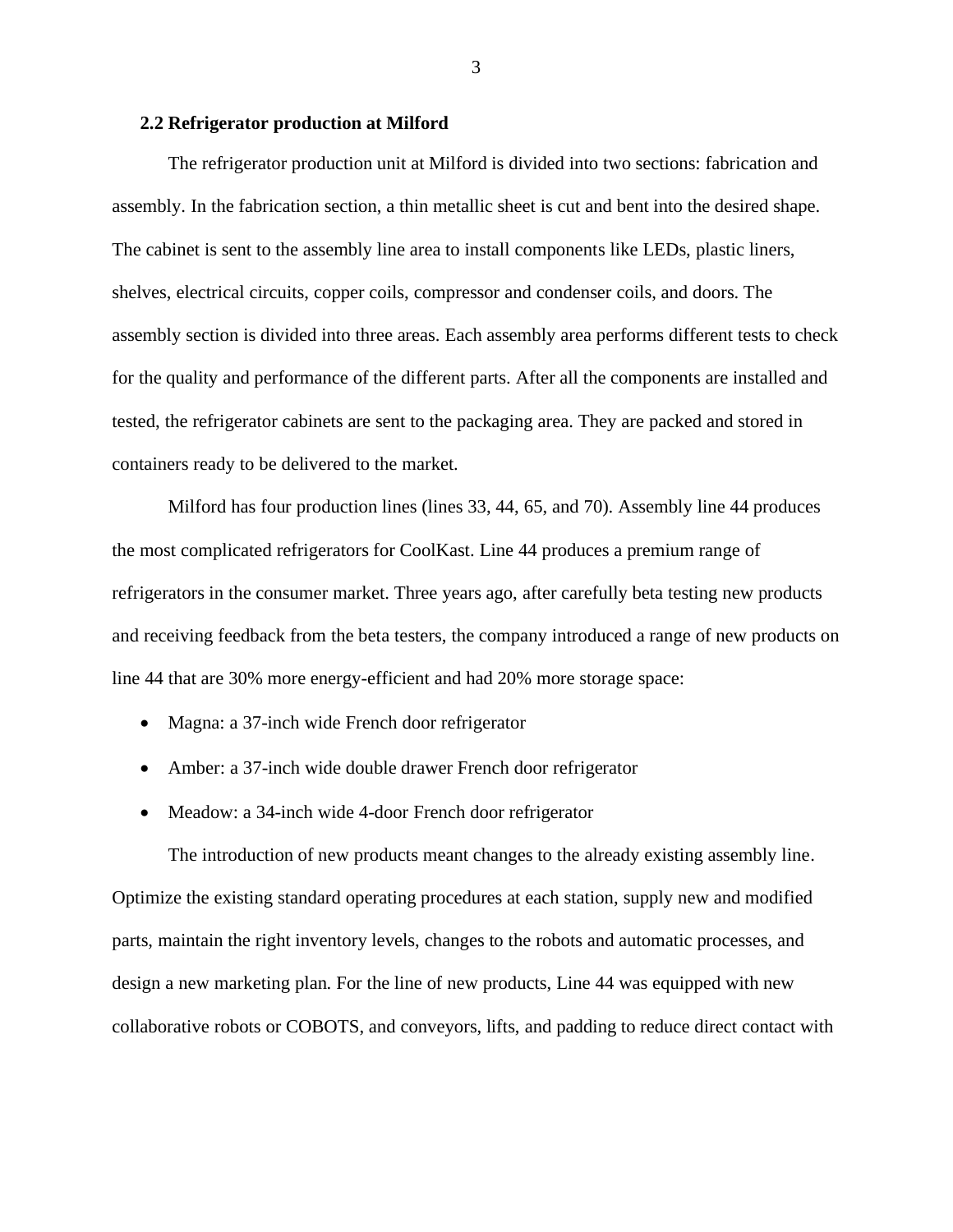sharp surfaces. Bill Schultz, the Director of Operations, is responsible for managing operations at line 44 and supervising this range of new products.



Figure 1: Assembly area 1 sample layout

<span id="page-10-0"></span>Assembly area 1 contains 12 stations. Empty refrigerator cabinets enter the assembly line, and operators install parts like caster wheels, high-voltage (HV) box wire harnesses, LEDs, plastic liners, vacuum panels, shelves, copper tubes, and door hinges at different stations. A quality inspector inspects the cabinets for any missing or excess parts at the end of the assembly area. The most common defects in this area are missing screws, damaged vacuum panels, broken wires from HV boxes, faulty LEDs, cracked liners, and bent and misaligned copper tubes.



<span id="page-10-1"></span>Figure 2: Assembly area 2 sample layout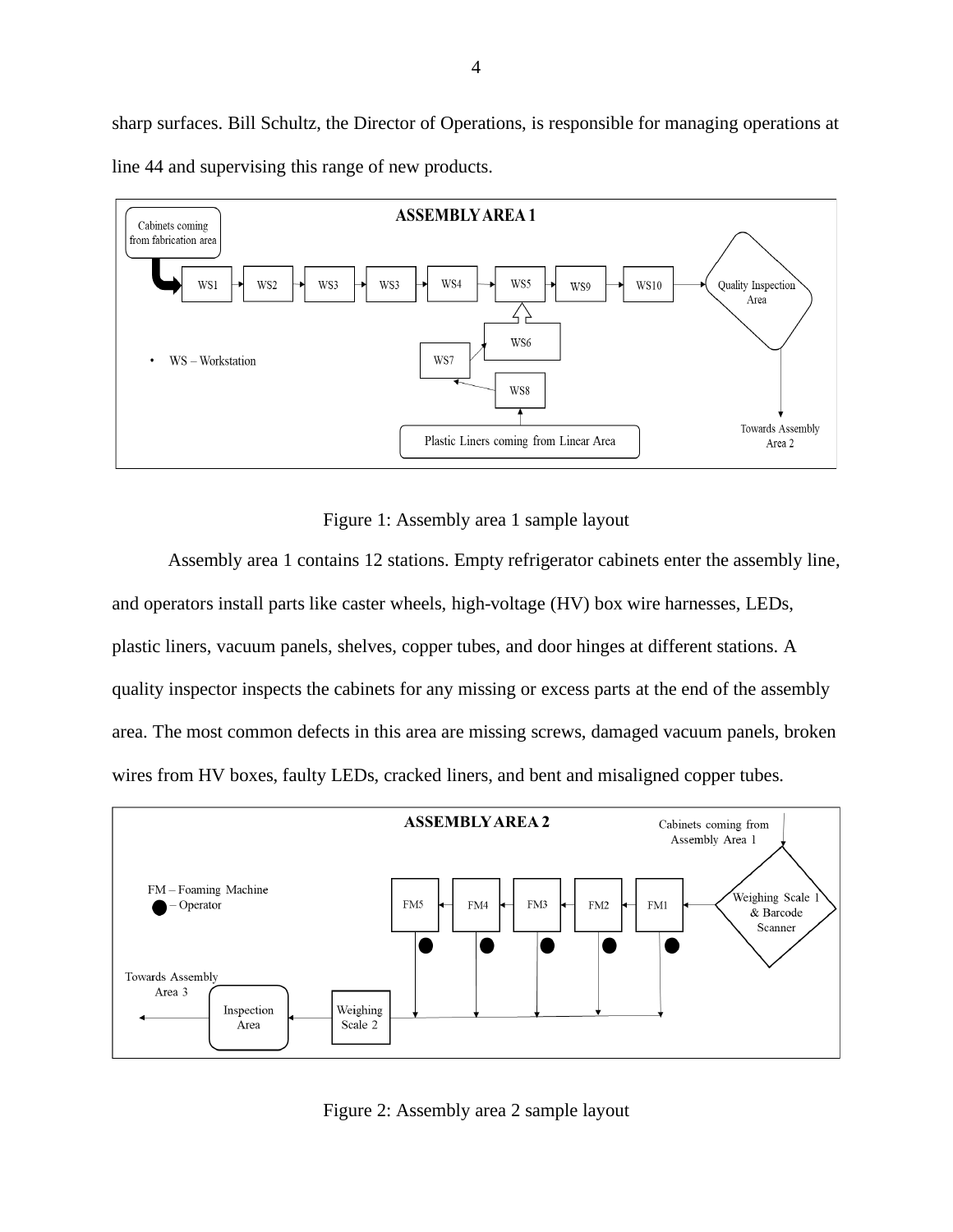Assembly area 2 consists of 13 working stations performing different operations. At the start of assembly area 2, the cabinets are weighed after being received from assembly area 1. Polyurethane foam is filled in the cabinet in a controlled temperature and pressure setting. After the foaming process, the working stations install components such as condenser coils, compressors, refrigerants, and a silicone-based adhesive gel to seal the edges of the cabinet. Copper tubes are brazed to the compressors. At the end of the assembly area, the cabinets are checked for any defects. The foaming process and brazing process are critical quality factors. The most common defects are less or excess foam in the cabinet, less refrigerant in the compressors, and foam coming out on the edges of the cabinet, which indicates improper sealing.



Figure 3: Assembly area 3 sample layout

<span id="page-11-0"></span>Assembly area 3 has ten working stations. In this assembly area, all the doors, shelves, and pantry drawers are installed. At the end of the assembly area, the cabinet goes through the end of line (EOL) testing. The EOL testing consists of tests on the icemaker to check if an adequate amount of cooling is supplied to the icemaker, tests on the power door to ensure that all the electronic buttons on the power door are working, proper alignment of doors and drawers, and rechecking the physical attributes for defects. After passing all the tests, the cabinet is sent to the packaging area, packed and ready to be shipped.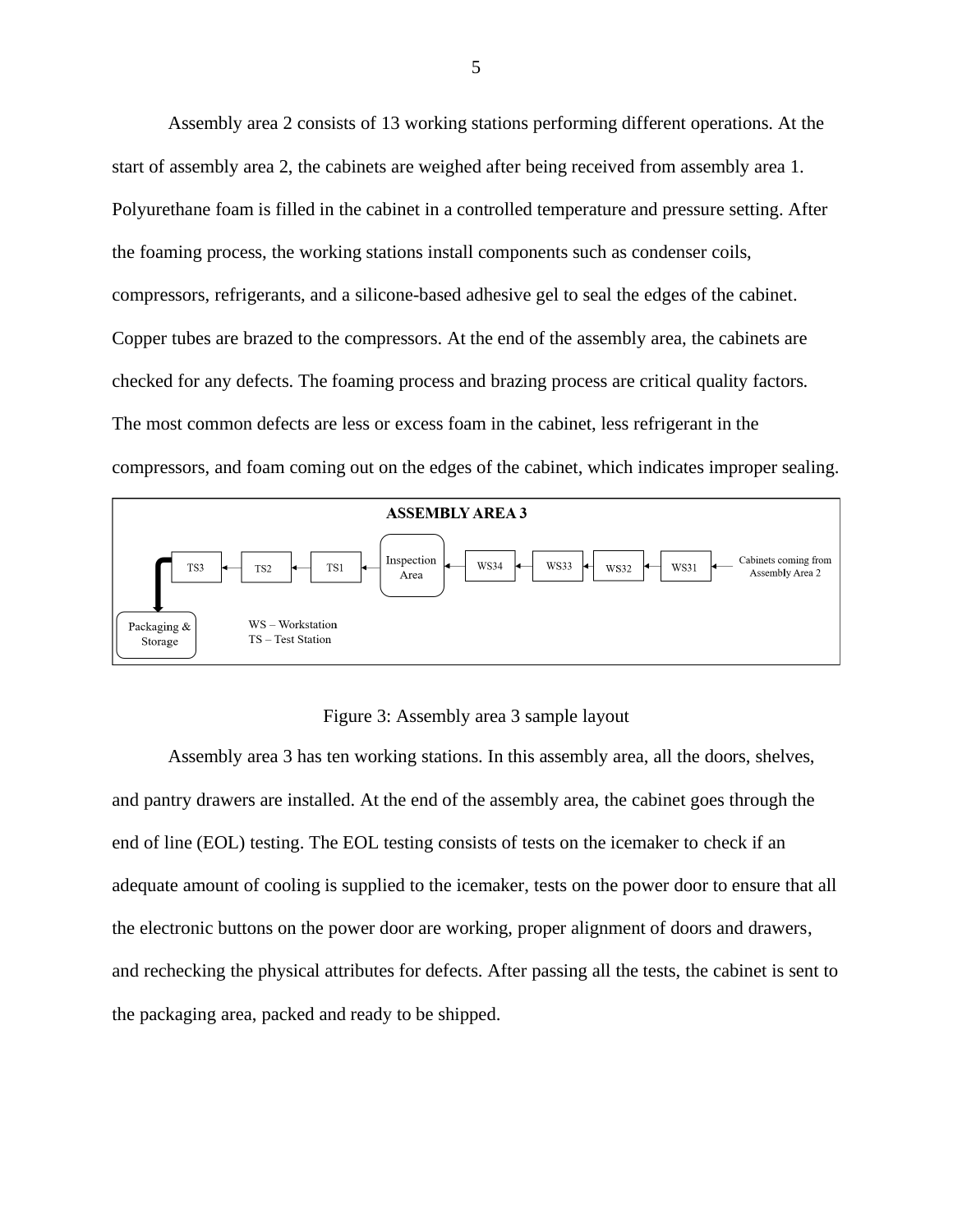#### <span id="page-12-0"></span>**2.3 Quality procedures at line 44**

Line 44 runs two shifts per day, and a single shift produces around 150 to 175 cabinets daily. The quality control (QC) team is responsible for all quality-related issues on line 44. At each stage of the assembly areas, quality inspectors inspect the refrigerator cabinets for any defects. The QC team uses different tools and gauges to verify defects. The team also uses visual criteria to check for any physical defects present on all the cabinets' sides.

Jim Reyes, the quality engineer for line 44, is studying and analyzing the current sampling strategy. The QC inspectors randomly sample 15 out every 50 cabinets run on the line in assembly areas 1 and 3. They randomly sample 20 out every 50 cabinets at the end of assembly area 2. If a cabinet contains defects or measurements exceed the allowable limits, the lot is held, and the root cause of the defects is identified and fixed. If the root cause is difficult to identify or fix, the QC team takes the lot out of the assembly line and critically inspects each cabinet. This results in downtime for the entire line and reduces each assembly area's yield and line 44. It would be prohibitively expensive for CoolKast to significantly increase the cabinet's sampling to achieve a significant level of confidence that only non-defective cabinets would be shipped.

#### <span id="page-12-1"></span>**2.4 Quality problems at assembly area 2**

Customer service representatives are receiving several calls with complaints that the new refrigerator models are not cooling correctly, having too much condensation, consuming too much power, and overheating on the sides. The QC team suspects these problems are related to the foaming process in assembly area 2. Customer service representatives have not been capturing the specific refrigerator serial number.

Assembly area 2 experienced issues related to downtime and physical and functional defects before the new refrigerator models were introduced three years ago. The conveyor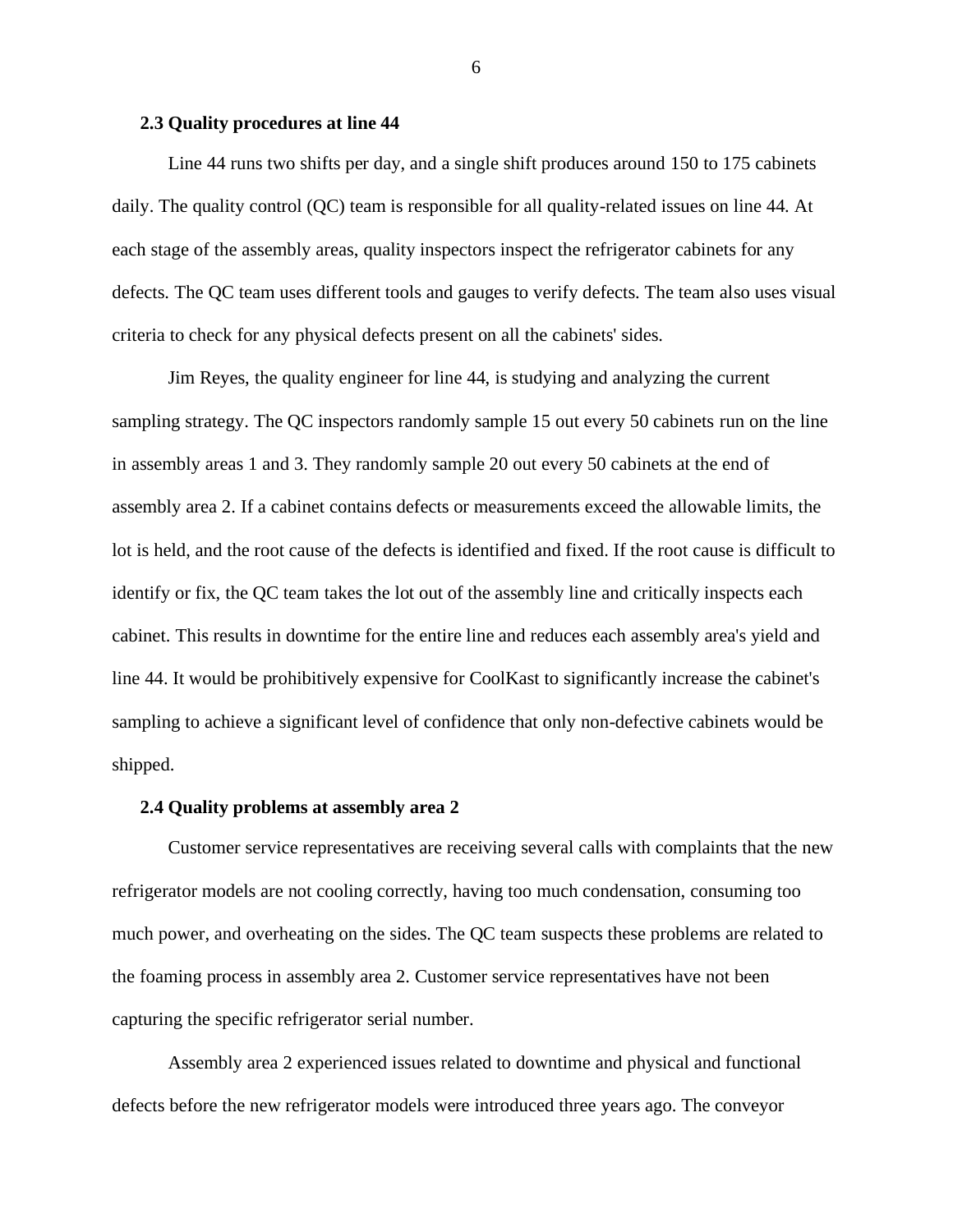systems on that line were unable to handle the daily production and frequently broke down. Many cabinets got scratched or dented, resulting in the scrapping of the cabinets and the parts installed in the cabinets.

A new and better conveyor system was installed when the new models were introduced. The problems related to older models were reduced but not entirely resolved, and line 44 faced a new set of challenges. The assembly line layout was changed to match the production needs of the new products. Standard operating procedures were either changed or newly developed for each workstation. The number of operators working in assembly area 2 increased from 35 to 50. All the operators were trained for six weeks for the new system of operation. As most of the operators had experience working on older models, some have found it easier to adapt to the new operating procedures. Others have been reluctant to adapt to the new system. Operator availability was also subject to weather conditions.

The QC team in assembly area 2 has 15 inspectors responsible for sampling the cabinets as fast as possible and all day long. The cost of scrap from assembly area 2 due to the QC team finding defects is about \$750,000 per year. Moreover, cabinets would be inspected at each assembly area and scrapped from each lot. Bill Schultz asked Reyes and Caroline Stokes, the process engineering team leader, to head up a team for investigation ways to reduce quality monitoring costs while maintaining or improving product quality.

#### <span id="page-13-0"></span>**2.5 Problems in the foaming process**

The foaming machines were installed in the early 2000s and were specifically designed for the older models. The new models were designed based on these foaming machines so that CoolKast would not need to buy new foaming machines. A set of foaming machines could cost the company \$60,000-\$70,000 per set, and the assembly line houses five foaming machines.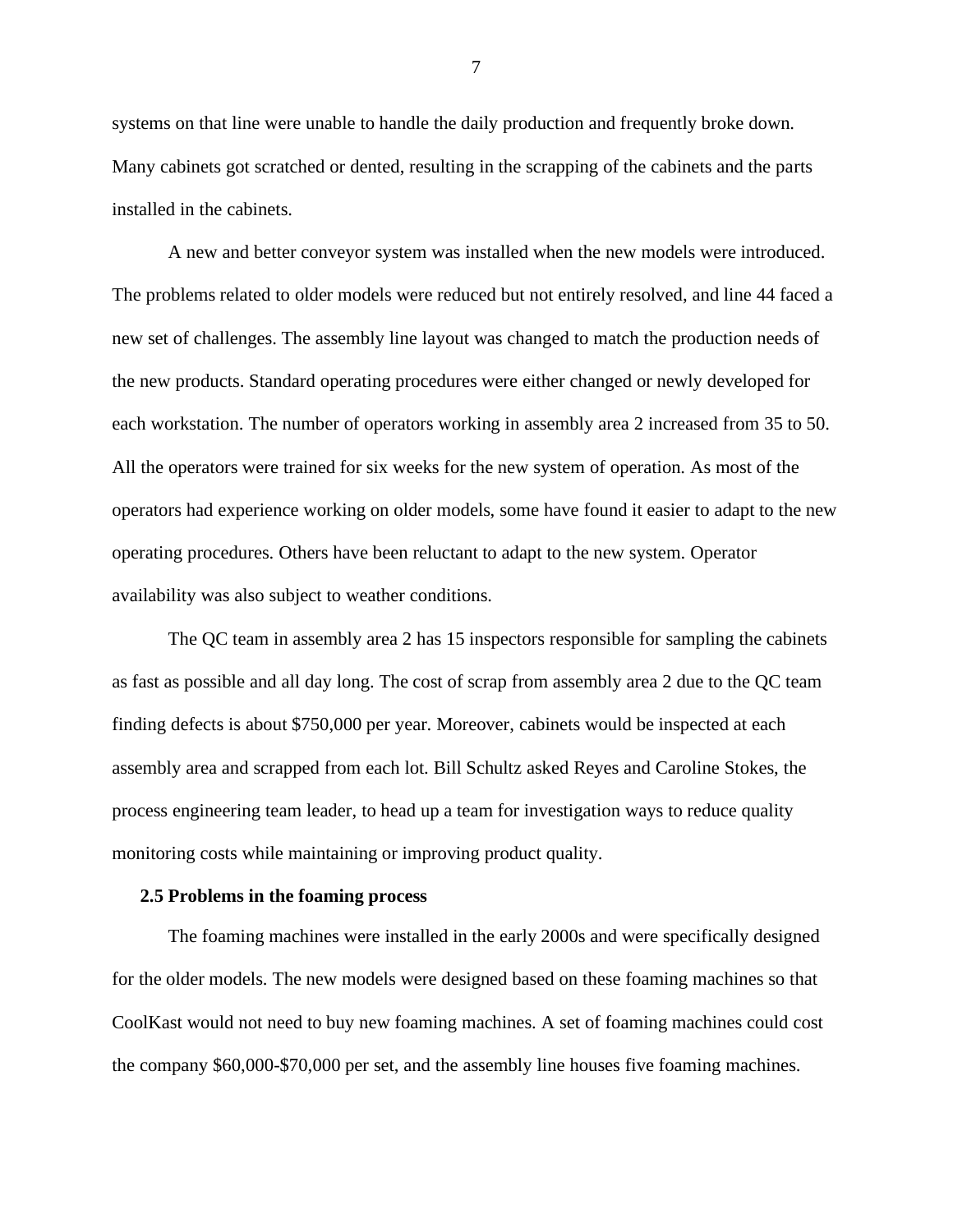CoolKast decided to avoid the costs for new foaming machines and use the money for new product development.

Process engineers are responsible for gathering data and performing analyses of the foaming process. These engineers track the temperature, pressure, and the size and time of the foam shot size. The process engineers began measuring and analyzing established key performance indicators and process characteristics. Manufacturing and mechanical engineers are responsible for periodic maintenance and the proper functioning of the foaming machines. The QC team, process engineers, and maintenance teams are assigned specific areas to monitor to identify problems for line 44.

The operators are responsible for calibrating the foaming machines daily for each model, and each model requires different shot sizes and shot timings. The operators are free to change the temperature, pressure, and other settings on the foaming machines. The temperature and pressure required to release the foam also need to be calibrated. For example, the Magna cabinets need to be sprayed with foam for 4.2 seconds, and the Meadow and Amber cabinets require 4.41 seconds of a foam shot. If the operator forgets to calibrate the foaming machine before changing to a new model, the model on the line would be installed with the wrong foam size quantity. This would result in scrapping those cabinets.

|              | <b>Foaming machine</b>                 |                                 | <b>Ambient</b>                          |                                 |                   |  |
|--------------|----------------------------------------|---------------------------------|-----------------------------------------|---------------------------------|-------------------|--|
| <b>Model</b> | <b>Temperature</b><br>$\rm ^{\circ}F)$ | <b>Pressure</b><br>$(lbs/in^2)$ | <b>Temperature</b><br>$\rm ^{\circ}F$ ) | <b>Pressure</b><br>$(lbs/in^2)$ | <b>Shot time</b>  |  |
| Magna        | 60-80                                  | 1900                            | 60-80                                   | 2000                            | $4.2 \text{ sec}$ |  |
| Amber        | $60 - 80$                              | 1920                            | 60-80                                   | 2000                            | 4.41 sec          |  |
| Meadow       | $60 - 80$                              | 1900                            | 60-80                                   | 2000                            | 4.41 sec          |  |

<span id="page-14-0"></span>Table 1: Calibration settings required for each model during the foaming process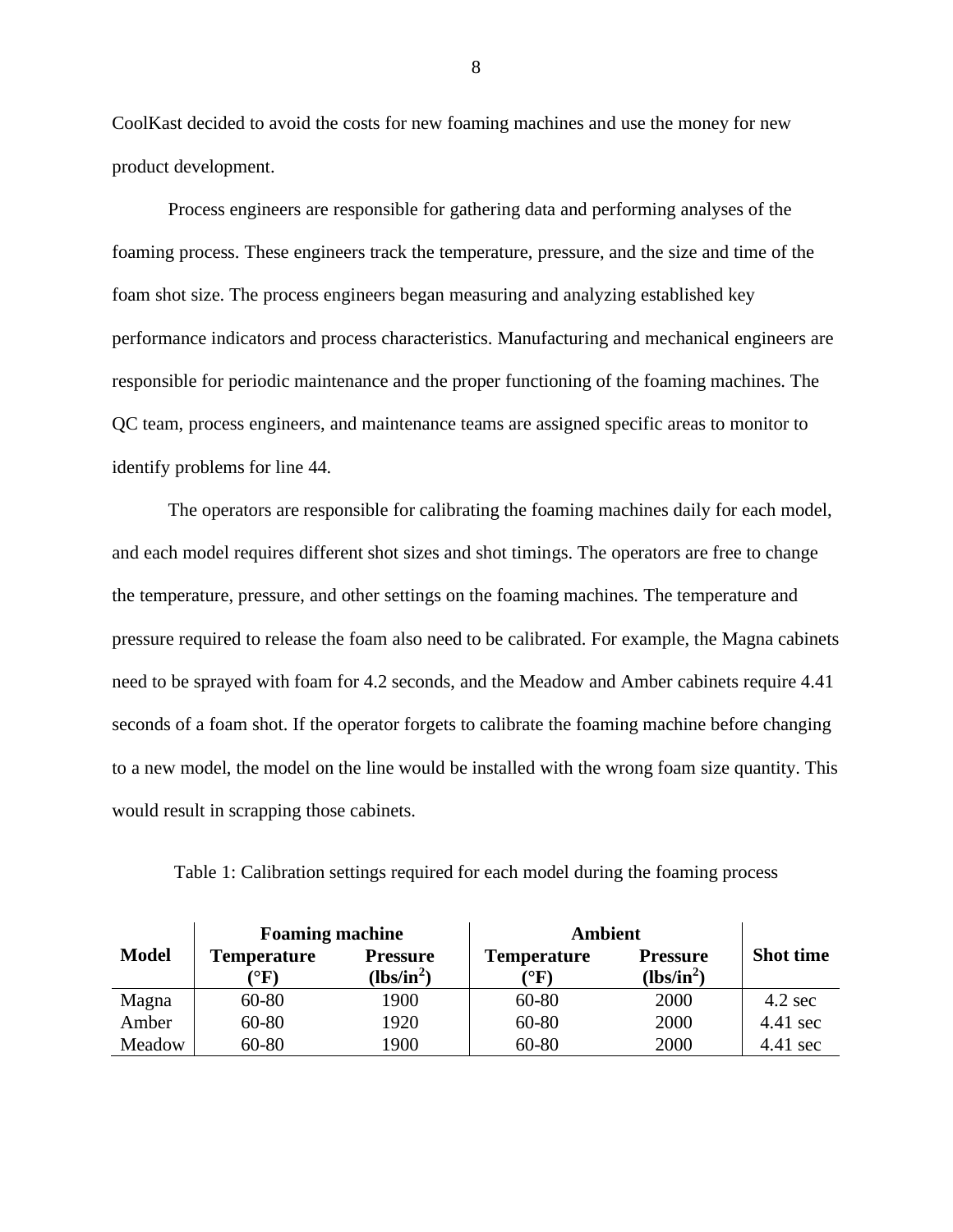The ambient temperature and pressure conditions also affect the shot size and shot timing. Polyurethane rigid foam is the insulating material that is widely used throughout the world for refrigerators and freezers. The insulation efficiency of polyurethane foam is a crucial property for refrigerators and freezers to maintain the ability to preserve food at low temperatures during processing, storage, and distribution to the consumer. The foam reacts to changes in the surrounding temperature and pressure conditions. The Milford facility's operating temperatures usually vary between 70°F to 90°F but can go up to 130°F during the summer.

Similarly, the pressure conditions vary for each model. The varying temperature and pressures affect the shot timings. The foam reacts to increasing temperature, which means that the foam shot timing needs to be recalibrated. The timing should be less if temperatures are higher. Operators may need to recalibrate the foaming machine's mid-operation only if the temperatures remain elevated.

Excess foam can leak out around the edges of the refrigerator cabinets. The cabinets with leaking edges are cleaned. Cleaning cabinets sometimes damage the cabinets. A weighing scale measures the cabinet weight at the end of the foaming process. Overweight cabinets are sometimes allowed to pass through the inspection area if no other defects are found.

Reyes, the quality engineer for line 44, speculated that the foam expanded with irregular gaps and cavities. He believed that the polyurethane foam's chemical composition was not correct and resulted in gaps and cavities. The process engineers tested the foam in the chemical lab and found that the chemical components were not appropriately mixed, which generated a different density profile of foam after expansion.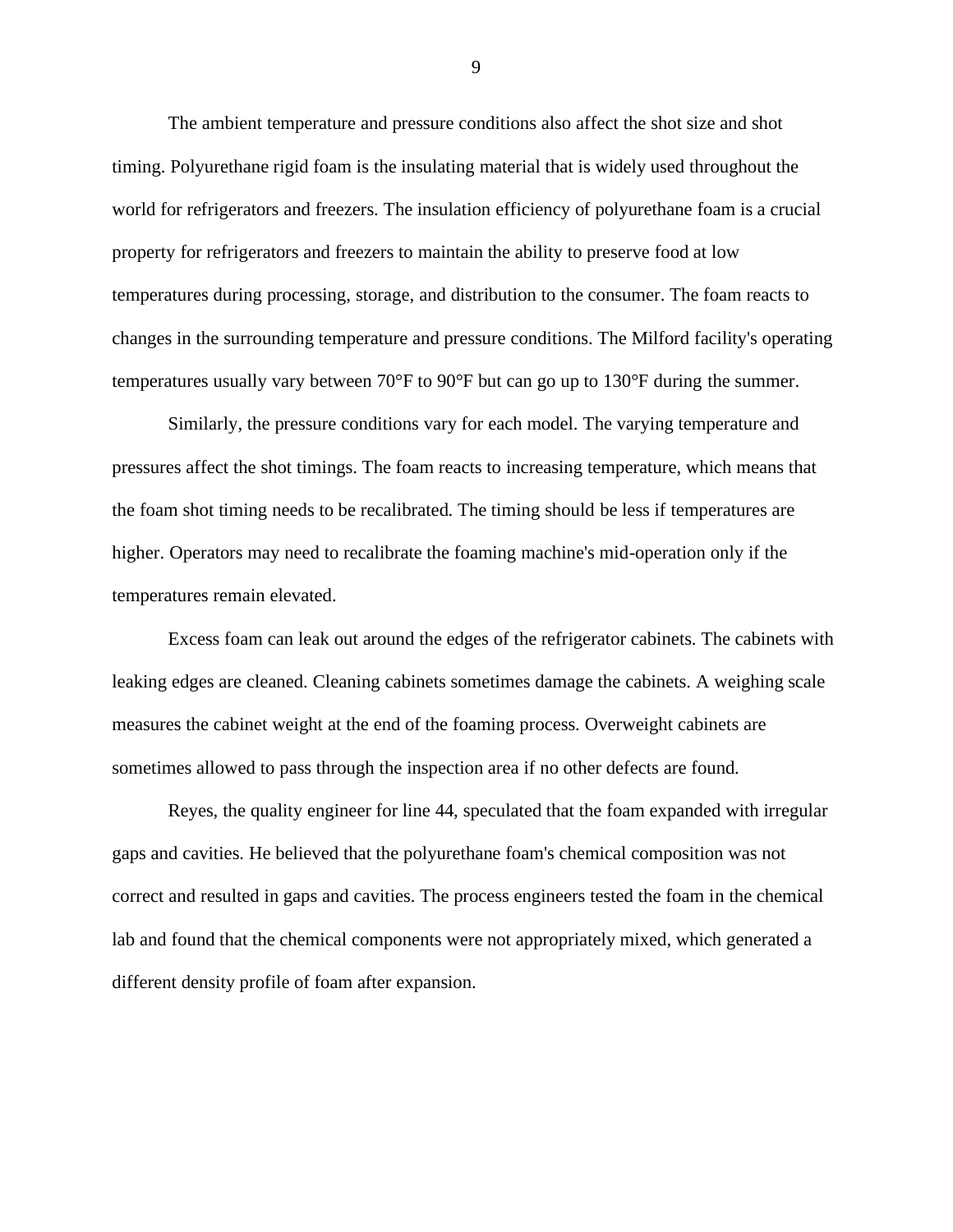## **QUESTIONS: PART A**

- <span id="page-16-0"></span>1. What do you think are underlying issues leading to quality problems with the new refrigerator cabinets?
- 2. What would be key elements in a plan to improve CoolKast's quality procedures for line 44?
- 3. What should be the next steps for the process engineers to help resolve problems with the foaming process?
- 4. Where do you think Dr. Deming's principles could be applied to help CoolKast improve its quality procedures?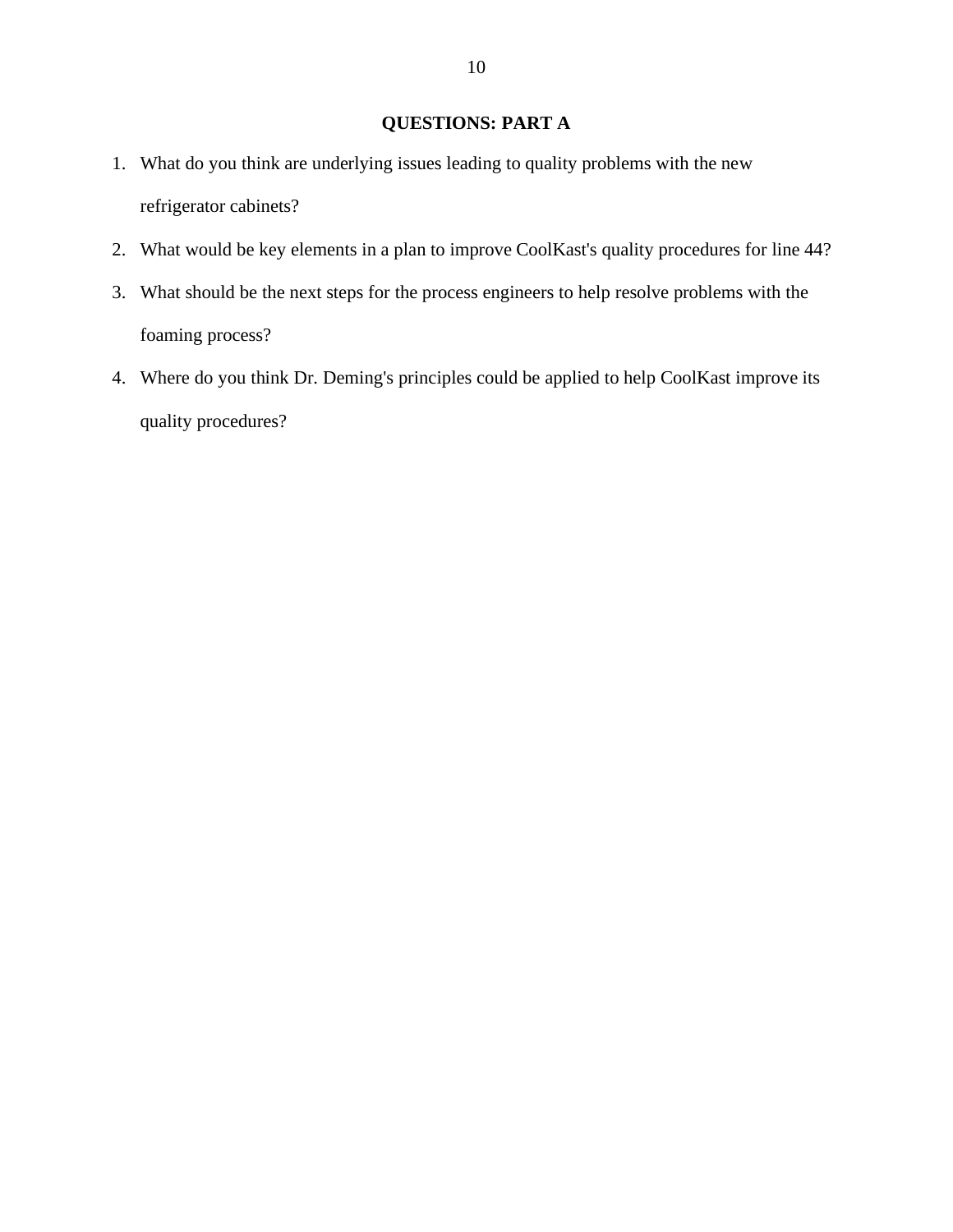#### **PART B: STATISTICAL PROCESS CONTROL**

<span id="page-17-0"></span>Reyes and his team determined that they need to switch from sampling and inspection to a system that relies on data standardization and the best manufacturing practices. The quality control team set up a new system in assembly area 2 to measure the pre-foam and post-foam weight of the refrigerator cabinets and the temperature and pressure conditions within and outside the machines. Assembly area 2 machine operators were free to change the shot size based on the foaming machines' temperature and pressure.

The Excel file FoamMachine.xlsx contains the data from a week of measuring the prefoam and post-foam weight of the refrigerator cabinets. The weight of the foam, calculated as the difference between the post-foam and pre-foam weight of the cabinet, is the response variable. Six possible factors are recorded to assess the impact on the weight of the foam.

- 1. Day of the week: 1, 2, 3, 4, 5 (ordinal variable)
- 2. Shift during the day: 1, 2 (ordinal variable)
- 3. Type of refrigerator model: Amber, Meadow, Magna (nominal variable)
- 4. Foaming machine: 1, 2, 3, 4, 5 (nominal variable)
- 5. Pressure of the foaming machine: real variable
- 6. Temperature of the foaming machine: real variable
- 7. Weight of the foam: real variable

The specifications for the weight of the foam is based on the mean of the foam weight that is assessed from the weeks' worth of data. Based on their experience, the production team believes that having excess foam is less problematic than having too little foam. Consequently, the lower specification limit (LSL) is defined as 98% of the calculated mean of the foam weight, and the upper specification limit (USL) is defined as 105% of the calculated mean. For example, if the mean foam weight is 10 kg, the LSL is 9.8 kg, and the USL is 10.5 kg. The production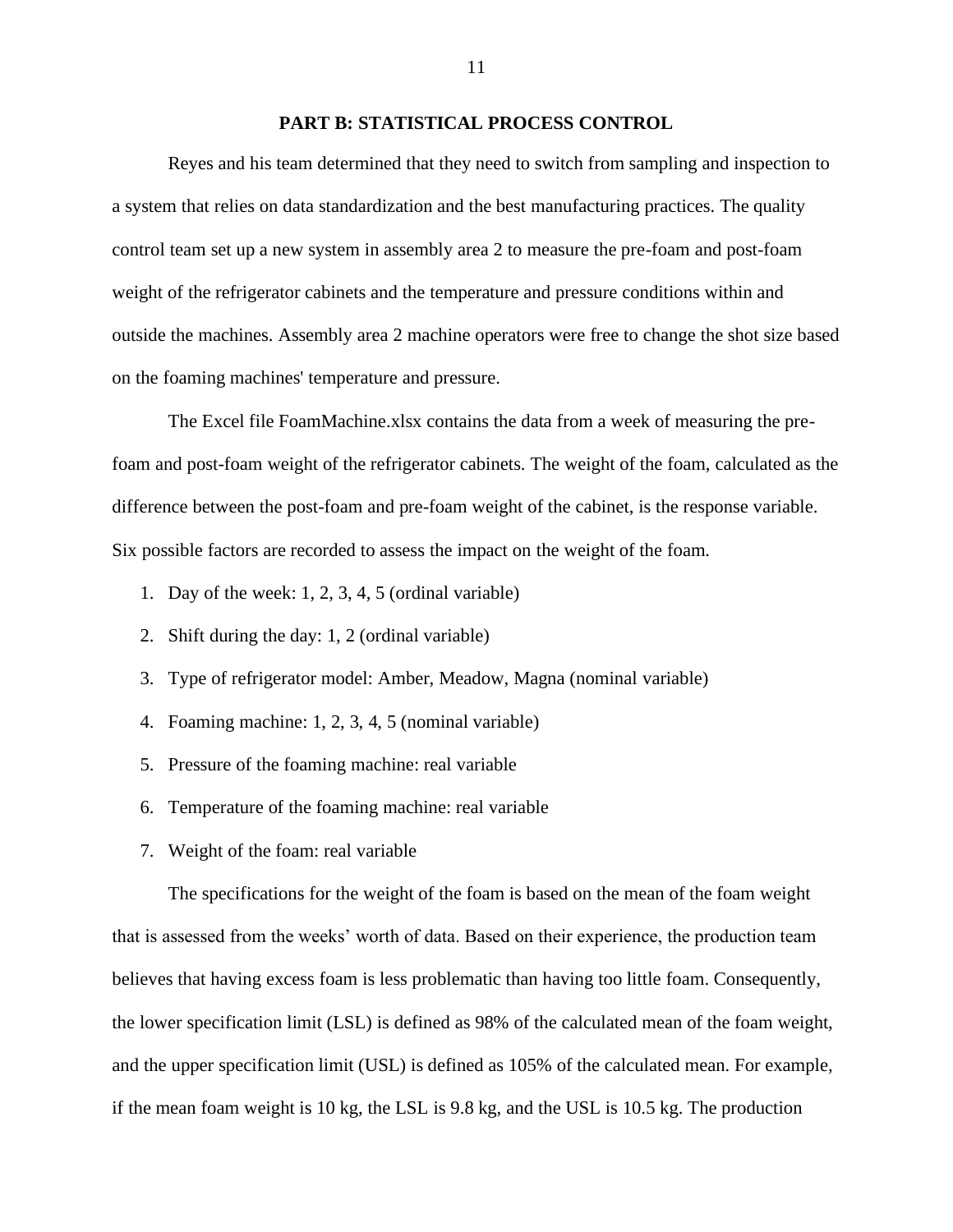team believes that the quality of the refrigerator cabinets will be enhanced significantly if the foaming process can ensure that the foam weight exceeds 98% of the mean foam weight. A defect in the foaming process occurs if the foam weight exceeds the USL or is less than the LSL.

The quality control plans to analyze the data collected over the week using three different methods. First, the number of defects that correspond to each of the nominal or ordinal variables is assessed to understand if any one factor seems important in leading to defects in the foaming process. Second, separate control charts are created for each day to examine trends in the data and when the most defects occur. The control charts are created with the LSL and USL, as well as with lower control limits and upper control limits based on the data for each day.

Finally, multiple factors could be contributing individually or in combination to produce defects in the foaming process. The team plans to do a multi-factor analysis of variance (ANOVA) with all six variables as main effects and two-way interactions between each of the seven main effects. This ANOVA should provide guidance on which factors most significantly impact the foam weight, especially the factors that generate too little foam. The quality control team will investigate these factors more extensively to identify root causes.

Use the data in the Excel file to pursue each of the three methods the quality control team intends to pursue.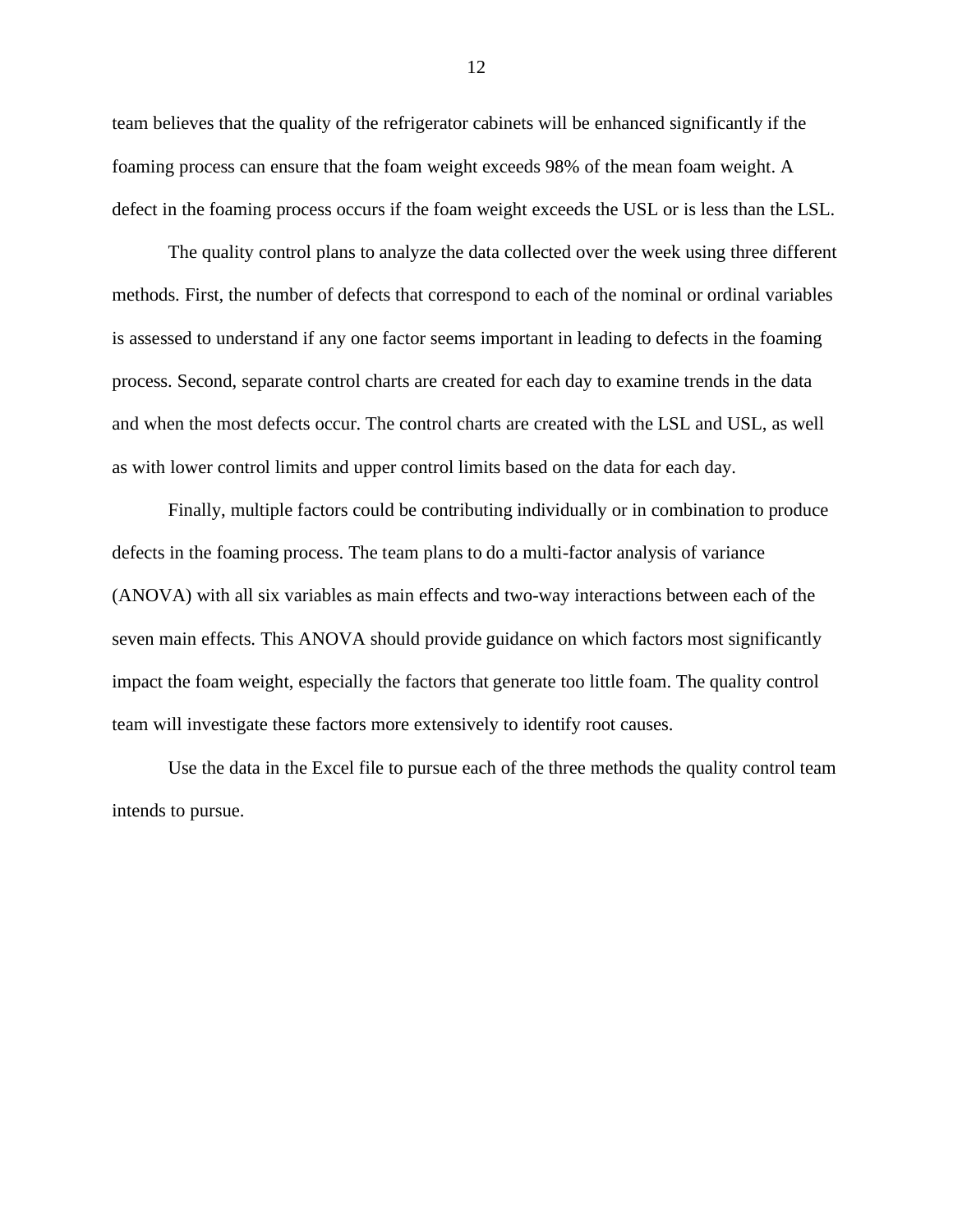## **QUESTIONS: PART B**

- <span id="page-19-0"></span>1. Which nominal or ordinal variable (day, shift, model, or foaming machine) seems to have a significant impact on the number of defects in the foaming process? Based on the results of the first method, where would you suggest further investigation should occur?
- 2. Construct and analyze the appropriate quality control charts for each day, first with specified mean and limits, and then with the calculated mean and control limits. What conclusions can you draw from this analysis?
- 3. From your analysis of the foam weight, is the process in control?
- 4. Carry out a multi-factor ANOVA for the foam weights. What factors contribute to the variation in foam weights?
- 5. What recommendations would you make to the quality control team for the next steps to address issues in the foaming process?